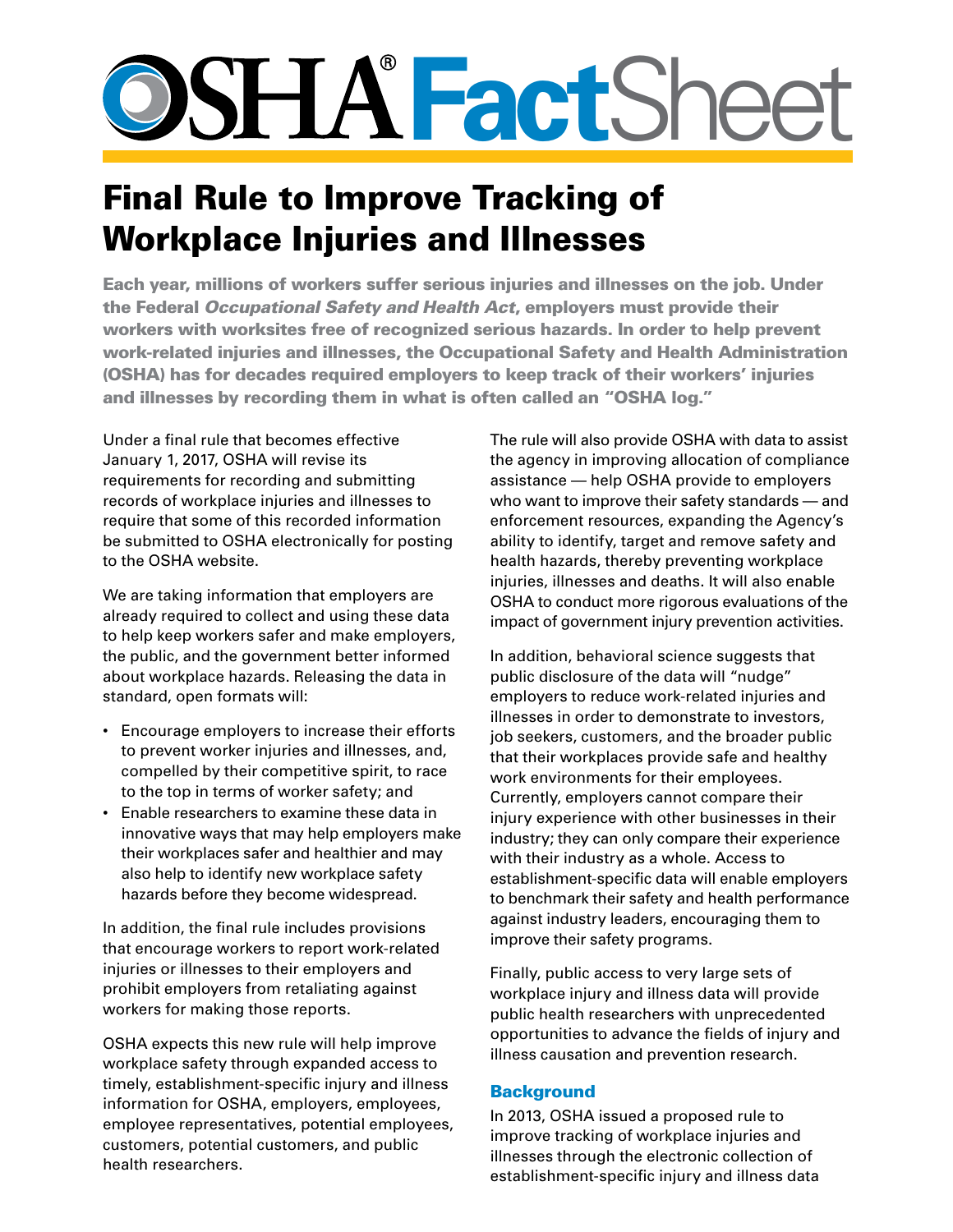to which OSHA currently does not have direct access. The agency held a public meeting in January 2014 and received comments on the proposal. After considering public comments, OSHA is now issuing a final rule that requires certain employers to electronically submit injury and illness data.

#### Electronic Submission Requirements

The final rule requires certain employers to electronically submit the injury and illness information they are already required to keep under existing OSHA regulations.

The requirement applies to the following:

- Establishments with 250 or more employees that are currently required to keep OSHA injury and illness records must electronically submit information from OSHA Forms 300 — *Log of Work-Related Injuries and Illnesses*, 300A — *Summary of Work-Related Injuries and Illnesses*, and 301 — *Injury and Illness Incident Report*.
- Establishments with 20-249 employees that are classifie[d in certain industries](http://www.osha.gov/recordkeeping/NAICScodesforelectronicsubmission.pdf) with historically high rates of occupational injuries and illnesses must electronically submit information from OSHA Form 300A.

The electronic submission requirements do not change an employer's obligation to complete and retain injury and illness records.

Data submission from OSHA Forms 300 — *Log of Work-Related Injuries and Illnesses*, 300A — *Summary of Work-Related Injuries and Illnesses*, and 301 — *Injury and Illness Incident Report* for these establishments will be phased in as follows:

| <b>Submission</b><br>year | <b>Establishments</b><br>with 250 or more<br>employees | <b>Establishments</b><br>with 20-249<br>employees | Submission<br>deadline |
|---------------------------|--------------------------------------------------------|---------------------------------------------------|------------------------|
| 2017                      | Form 300A                                              | Form 300A                                         | July 1, 2017           |
| 2018                      | Forms 300A,<br>300, 301                                | Form 300A                                         | July 1, 2018           |

Beginning in 2019, the submission deadline will be changed from July 1st to March 2nd. Timeliness of the data collected is important for surveillance and intervention activities. The earlier a workplace hazard can be identified, the earlier it can be removed, reducing the chances of another worker being injured or becoming ill.

OSHA will post the establishment-specific injury and illness data it collects under this recordkeeping rule on its public Web site [\(www.osha.gov](http://www.osha.gov)). OSHA will remove any Personally Identifiable Information (PII) before the data are released to the public.

The final rule retains the provision that allows OSHA to collect information from employers that do not submit the information to the Agency on a routine basis. These employers would only be required to submit the data requested upon written notification from OSHA or OSHA's designee.

States that operate their own job safety and health programs, also called OSHA State Plan states, must adopt requirements that are substantially identical to the requirements in this rule within six months after publication of the final rule.

# Employees' Right to Report Free from Retaliation

These data will only be accurate if employees feel free to report injuries and illnesses without fear of retaliation. The rule therefore also contains three provisions to promote complete and accurate reporting of work-related injuries and illnesses.

- Employers must inform employees of their right to report work-related injuries and illnesses free from retaliation. This obligation may be met by posting the OSHA *Job Safety and Health — It's The Law* worker rights poster from April 2015 or later [\(www.osha.gov/](http://www.osha.gov/Publications/poster.html) [Publications/poster.html](http://www.osha.gov/Publications/poster.html)).
- An employer's procedure for reporting work-related injuries and illnesses must be reasonable and must not deter or discourage employees from reporting.
- An employer may not retaliate against employees for reporting work-related injuries or illnesses.